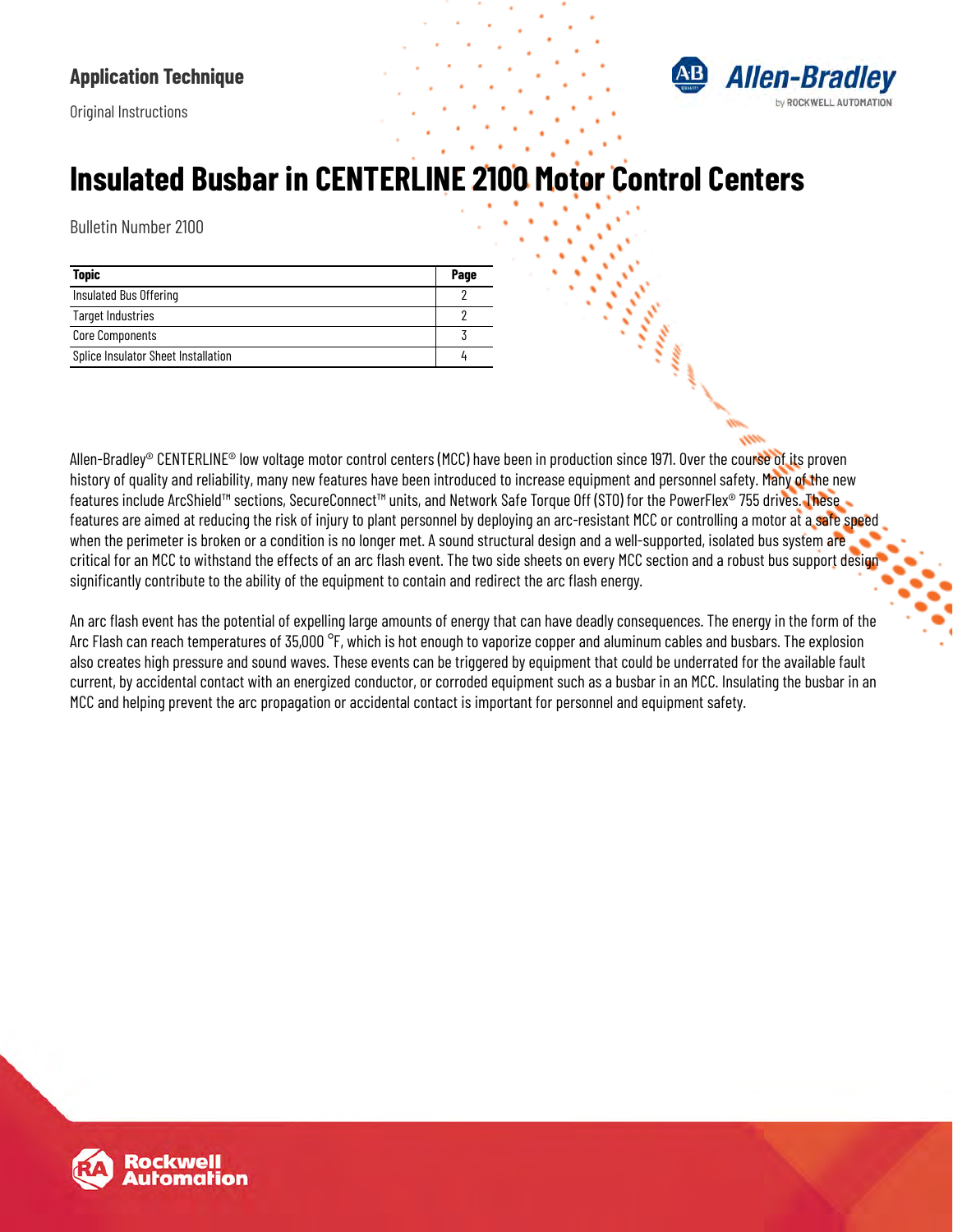#### <span id="page-1-0"></span>**Insulated Bus Offering**

The newest introduction to the CENTERLINE 2100 safety portfolio is insulated bus. The horizontal bus is insulated with a factory-installed polypropylene flame-retardant wrap that helps prevent arc propagation, and increases equipment longevity by creating a corrosionresistant seal around the busbar. The Rockwell Automation solution leads to ease of installation and maintenance due to the unique design of the splices and do not require taping of the polypropylene wrap. Not only does the solution provide improved personnel safety, but it also offers reliability, protection, and increased electrical performance over time. The innovative and easy to install design of the insulated bus solution not only provides personnel safety due to the reduction of arc propagation but also helps to increase equipment life with the additional protection from harsh environments.

• Personnel Safety

If an arc occurs, the polypropylene wrap on the horizontal bus helps prevent the propagation down the line. The solution also protects against an arc caused by foreign objects (that is hand tools, animals) that can come into contact with the busbar.

• Reliability

The insulated bus reduces the probability of arc flash and short circuits that cause equipment damage in the facility, but also lead to costly downtime.

• Protection

The polypropylene wrap that surrounds the busbar helps protect the busbar when installed in facilities with air pollutants such as the following:

- High sulfur dioxide
- Trace materials like oils and lubrications
- Dust found in saw mills and other food processing facilities
- Moisture and other caustic materials prevalent in a manufacturing facility
- Improved Electrical Performance

Because the polypropylene wrap helps protect against foreign objects that can cause an arc or short circuit and works to reduce the impedance from surface corrosion, the current carrying capacity of the horizontal bus sees better performance over its lifetime and sees the lifetime extended.

UL Rating

The insulated bus offering in the CENTERLINE 2100 MCCs is available for 600 A…1600 A horizontal bus ratings with a 65 kA and 100 kA short circuit withstand. The offering is available in both 15 in. and 20 in. deep sections and in 20 in., 25 in., 30 in., and 35 in. section widths, including frame mount and back-to-back sections.

The insulated bus offering meets UL 845, which is a harmonized standard consisting of Underwrites Laboratories (UL) 845, Canadian Standards Association (CSA) C22.2 No. 254-05, and Association of Standardization and Certification (ANCE) NMX-J-353-ANCE-2006.

#### <span id="page-1-1"></span>**Target Industries**

Many industries around the world face challenges with corrosive environments, whether it is inside their facilities with air pollutants such as sulfur dioxide or outdoors with corrosive factors such as water and salt fog. Corrosion is attributed to the single largest cause of plant and equipment breakdown of machinery, structures, supports, and motor control equipment. The oil and gas industry, for example, can subject MCCs to harsh and corrosive environments. From harsh environments in the refineries to salt fog that is often experienced on offshore drilling platforms, the polypropylene wrap provides resistance to the severe environments. The increased resistance to corrosion that stems from the insulated busbar can lead to increased longevity and performance.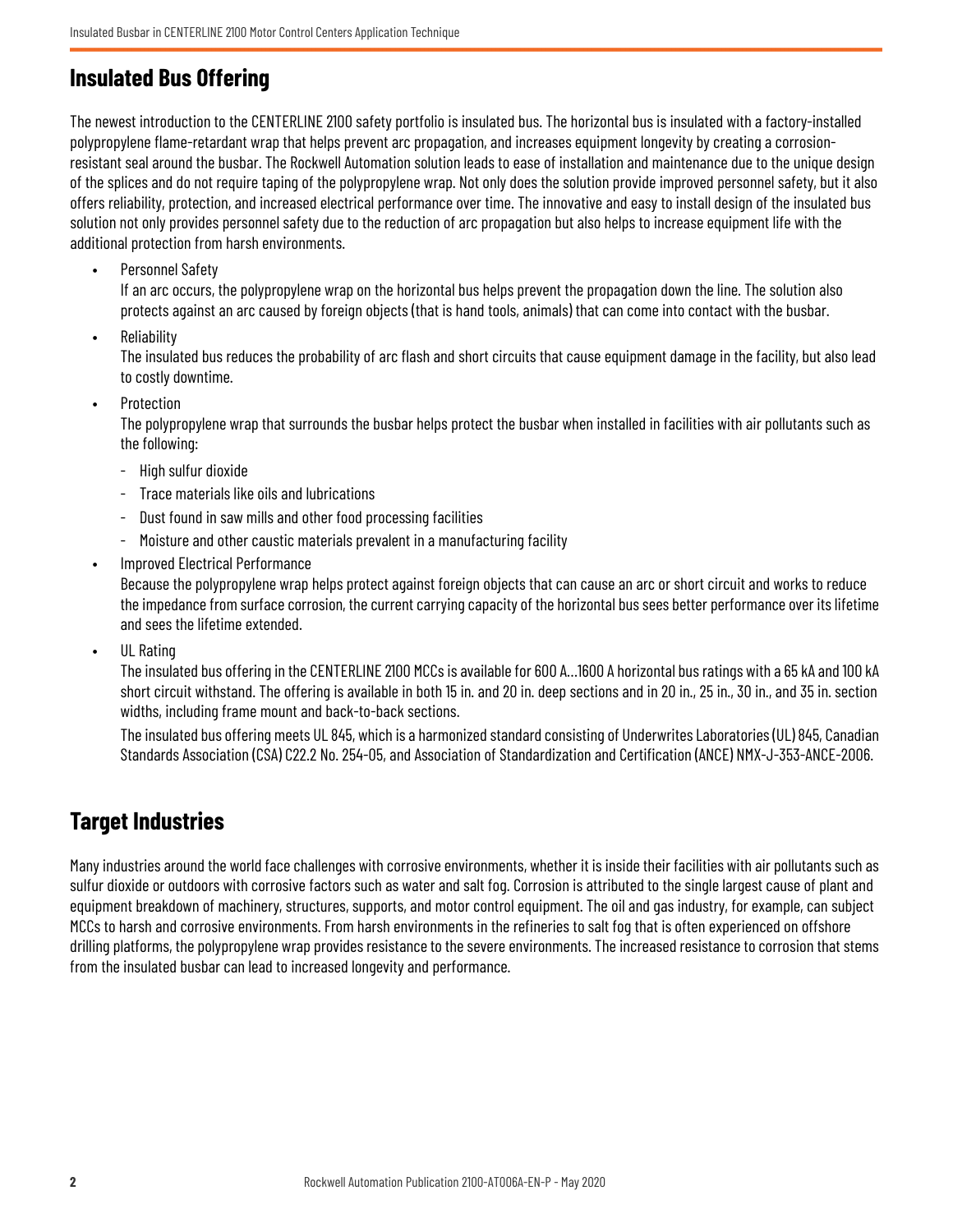## <span id="page-2-0"></span>**Core Components**

The insulated bus kit contains these items.

#### **Straight Splice Insulation Kit Contents**



| Item | <b>Description</b>            | Quantity |
|------|-------------------------------|----------|
|      | Collar 'G' - Groove End       |          |
|      | Collar 'T' - Tongue End       |          |
|      | <b>Canoe Clip Fasteners</b>   | 50       |
|      | <b>Splice Insulator Sheet</b> |          |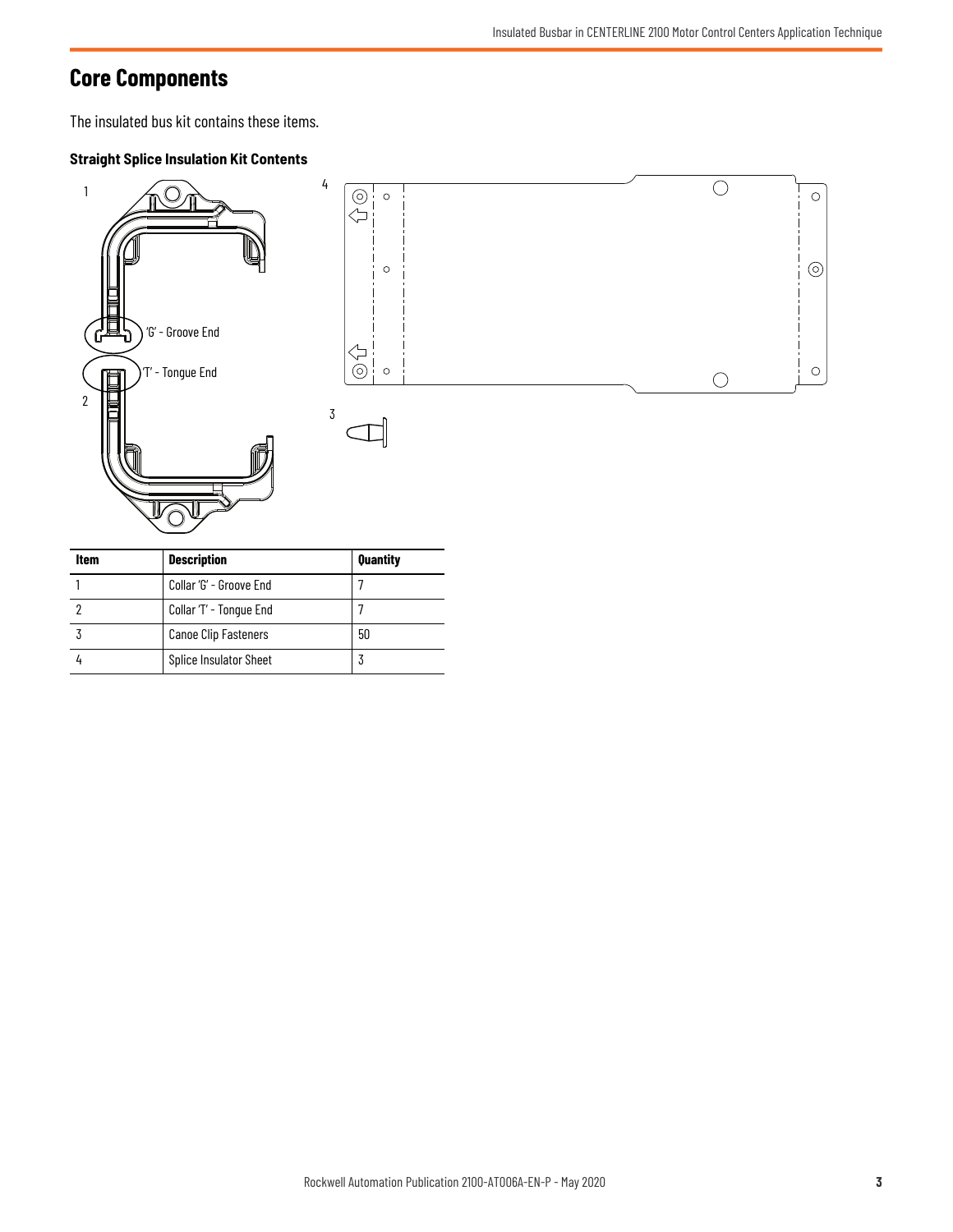#### <span id="page-3-0"></span>**Splice Insulator Sheet Installation**

The polypropylene wrap on the horizontal bus is factory-installed. When the motor control center is on-site for commissioning, install split kits to join the shipping split sections (see publication [2100-IN010](https://literature.rockwellautomation.com/idc/groups/literature/documents/in/2100-in010_-en-p.pdf) for joining and splicing information).

After the split kit is installed and the bus is connected across shipping splits, a collar is installed on both sides of the splice (see publications [2100-IN096,](https://literature.rockwellautomation.com/idc/groups/literature/documents/in/2100-in096_-en-p.pdf) [2100-IN097](http://literature.rockwellautomation.com/idc/groups/literature/documents/in/2100-in097_-en-e.pdf ), and [2100-IN098](http://literature.rockwellautomation.com/idc/groups/literature/documents/in/2100-in098_-en-e.pdf) for collar installation information). This collar provides a track and form for the polypropylene splice insulator sheet. After the collars are installed and secured, the splice insulator sheet is fed through and secured. This solution lets you remove the splice insulator sheet to provide access for preventative maintenance and to check the bolts that connect the splice kit for proper torque.

1. Orient the splice insulator sheet (1) as shown and align the end with the upper track of the collars (2). The arrows on the outer flap (3) indicate the feed direction. The circles (4) indicate the orientation of the head side of the canoe clip fasteners.



2. Assemble canoe clip fasteners (5) to center position of the inner flap (6), then connect to rear flap.

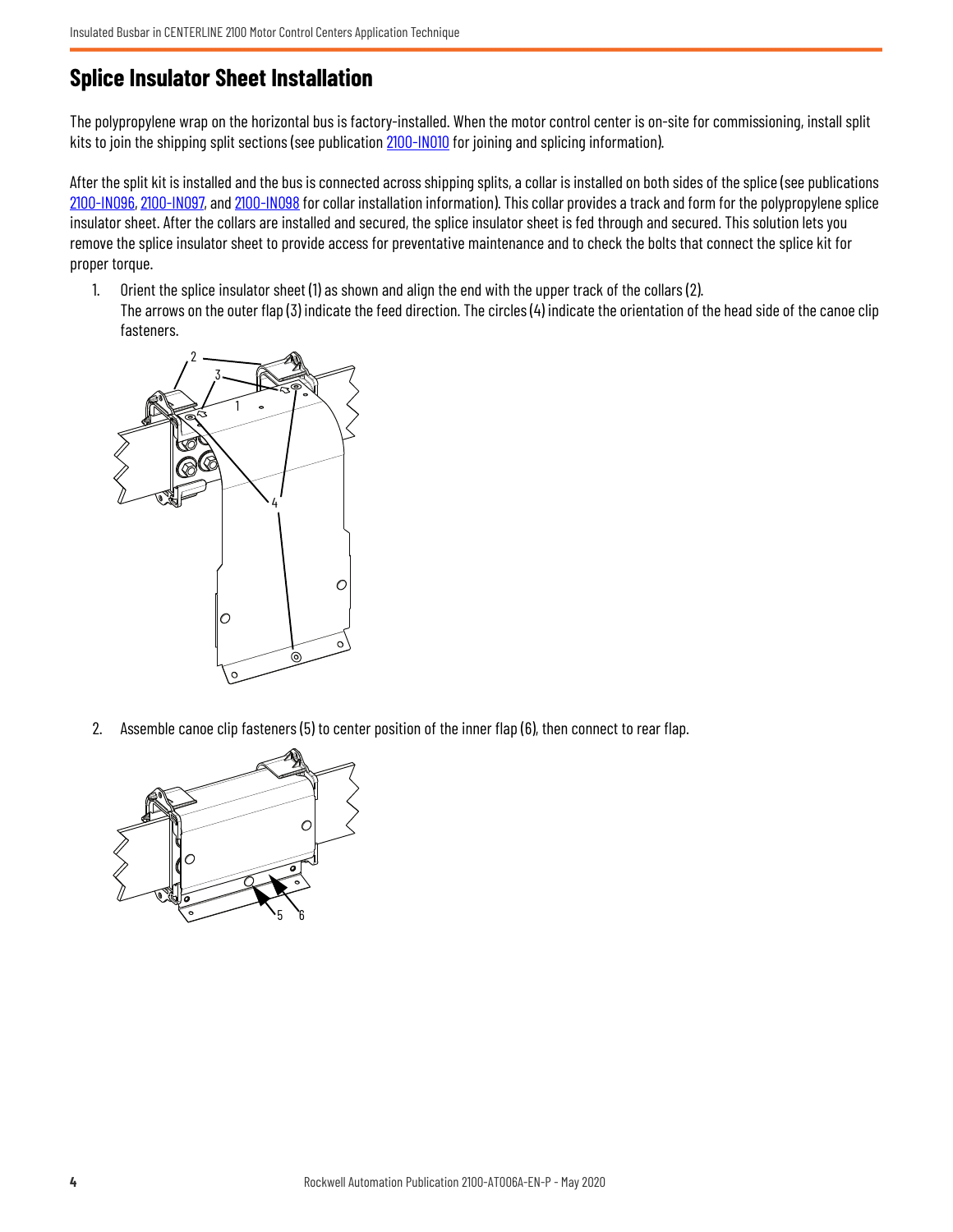3. Fold outer flap (7) upward, assemble canoe clip fasteners (8) to the outboard positions, and then connect to inner flap (6).



### **Additional Resources**

These documents contain additional information concerning related products from Rockwell Automation.

| <b>Resource</b>                                                                                                      | <b>Description</b>                                                                                              |
|----------------------------------------------------------------------------------------------------------------------|-----------------------------------------------------------------------------------------------------------------|
| CENTERLINE 2100 Motor Control Centers Joining and Splicing Vertical<br>Sections Instructions, publication 2100-IN010 | Provides information for joining and splicing vertical sections.                                                |
| CENTERLINE 2100 Motor Control Centers Insulated Bus Splice Instructions,<br>publication 2100-IN096                   | Provides information for installing the insulated bus components.                                               |
| Installation of Straight Splice Insulator Kit, publication 2100-IN097                                                | Provides a 3D animation pdf of straight splice insulator kit installation. Must download local<br>copy to open. |
| Installation of Z-Splice Insulator Kit, publication 2100-IN098                                                       | Provides a 3D animation pdf of z-splice insulator kit installation. Must download local copy<br>to open.        |
| CENTERLINE 2100 Motor Control Centers Selection Guide, publication<br>2100-SG003                                     | Provides selection information for CENTERLINE 2100 motor control centers.                                       |
| Industrial Automation Wiring and Grounding Guidelines, publication 1770-4.1                                          | Provides general quidelines for installing a Rockwell Automation industrial system.                             |
| Product Certifications website, rok.auto/certifications                                                              | Provides declarations of conformity, certificates, and other certification details.                             |

You can view or download publications at [rok.auto/literature](www.rockwellautomation.com/literature).